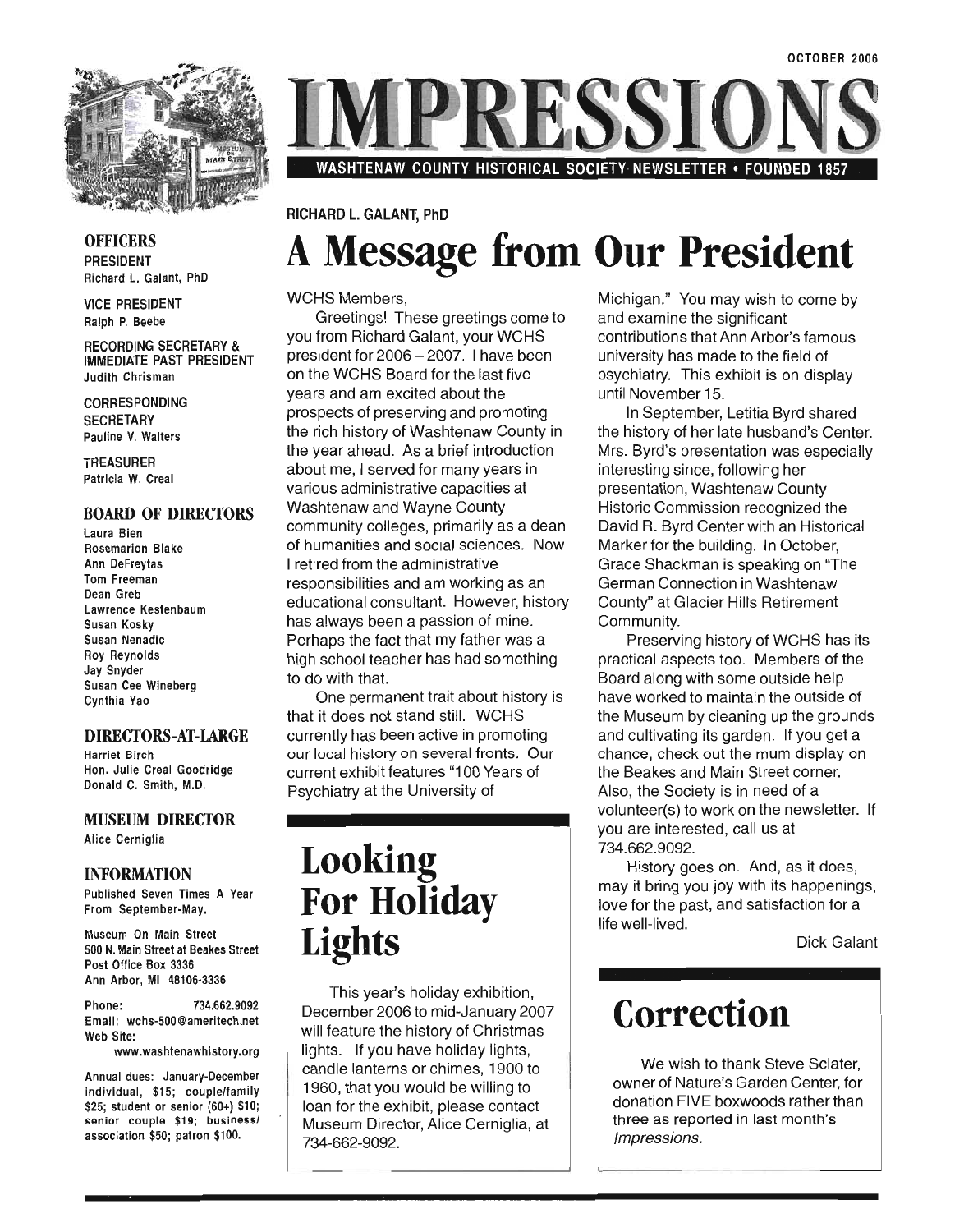### SEPTEMBER TALK **The David R. Byrd Center**

On Sunday, September 17 a crowd of members and friends gathered at the David R. Byrd Center on Lohr Road, Ann Arbor, Michigan, to hear Letitia Johnson Byrd, widow of David R. Byrd, talk about the origins of the Center and give background for the dedication of an historic marker from the Washtenaw County Historic District Commission later that day.

Mrs. Letitia Byrd is a retired teacher, counselor and administrator with the Ann Arbor Public Schools. She retired in 1994. Since then she has filled many hours volunteering with a variety of groups in human service projects. She was the first recipient of the Ann Arbor News' "Citizen of the Year" because of her activities in the community.

While in Washington, DC, I worked at the national headquarters of my sorority Delta Sigma Theta with Patricia Roberts Harris whom I am sure some of you will remember. That's when I met David R. Byrd. He was the architect who did that building for us in Washington and soon thereafter we were married. He had an architectural business and we were not sure we want to stay there. Then he was recruited to set up the construction technology program at Washtenaw Community College and, in those days, they were looking for people who were committed to working with students and doing the kind of work he had been doing. David **David R. Byrd** wanted to get out of keeping records



and doing all the things that you have do if you own your own business. It was not too hard to convince him that coming to Ann Arbor was a good thing to do.

He setup the construction technology program at WCC and was very successful. He thought students should be guided in the direction of making a home a livable place. He worked a lot with unions trying to get African Americans into the trades. At one point in time that was not possible but, anyway, he kept them going through the years and today some of those students still come back and want to know if they can help me do any of the things that David had helped them do.

He was on duty at the Chelsea bank when they were converting from one state of being to another and there had been a bank robbery not far from where he was working. Of course, he was the one that they side-straddled on the car to patted down to make sure this Black man was not the one that robbed the bank. There was a lot of material in the newspapers about that at the time.

He was a member of the County Board of Commissioners and he was able to convince them that they should buy the Holy Ghost Seminary for a service center. Today, it has grown into a major operation on Hogback Road.

We left DC because he no longer wanted to run a business - then what  $\cdot$  Page 2 $\cdot$ 

did he do but open an office back here in Ann Arbor. The first one was little garage on Summit Street, a little tiny building right beside the BEDL building. David and Charles Thomas worked together to build that building to make a place where young African American students could learn some of the skills that were needed for employment. Garnet Johnson has her office there now and she has expanded that building quite a bit. We have pictures of David in that little tiny building. His office was upstairs and he could hardly stand up the ceiling was so low. He worked up there and he had drafting tables downstairs.

That went on for a couple of years, and then on Thanksgiving Day, 1975, David came to the house and he was so excited. He had been out driving around and I had been cooking. He came in and said, "Come on, let's go for a ride." I said, "I can't go anywhere. My turkey is in the oven." But he said, "Come on, it won't take long." So I did and we came out here in the country and I said, ''What on earth do you want with this old run down house out here in the country?"

It took a lot of years to convince me that it was something worth doing. Well, to him it was a place of beauty and I am glad he did because I, too, have fallen in love with the place. He opened his office here and he used it for a training opportunity. He taught many skills that were necessary. This floor did not look at all like it looks now. It had a big dip in it if you can imagine and the big girders downstairs had to be shorn up. So he taught his students how to use cinder blocks and build that wall back up to where it should be. So that the floor now is a proper floor.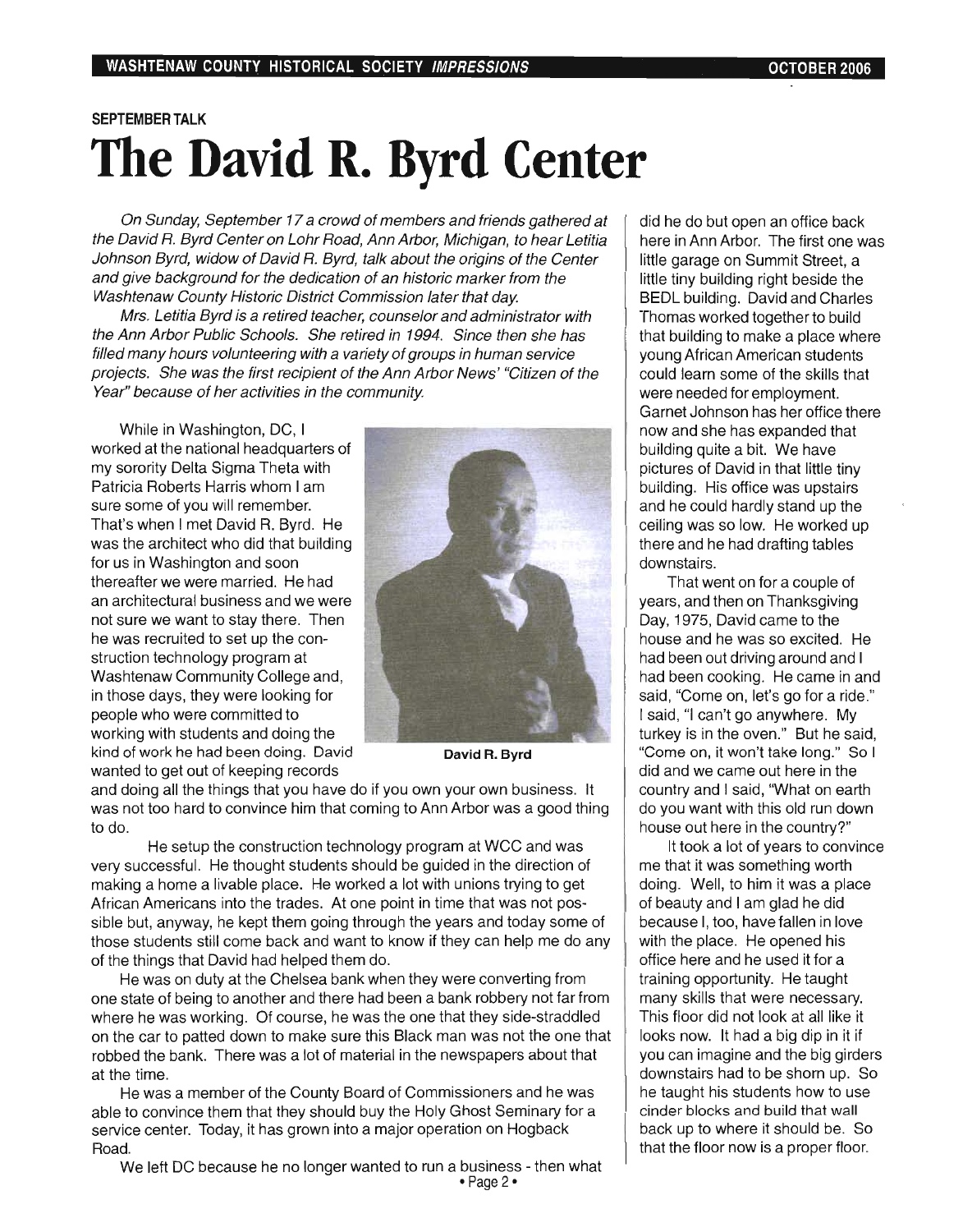

David R. Byrd Center Photo by Judy Chrisman

There were many other alterations that he did: the beautiful gingerbread woodwork outside was falling apart. He took models of pieces and had his students to recreate those that were missing. That became a major project for him and his students out here. I think that David wandered through these woods and because of that we decided to buy the six or eight acres that were available. We had many picnics on Sunday afternoons when most of the Black neighborhoods would come out and we would play volleyball; we would just have wonderful time out here.

Eventually, he started building the building you see when you look out the window. He started teaching students how to lay cinder blocks and how to do the necessary foundations. I do not know all of the goings on but I know he found it very, very important to work with students. It started as a meeting place and it eventually evolved into a chapel. I think that if David had lived any longer he would probably have gone into the ministry. I think he was heading in that direction because of so many of the things that I have found since, and the work that he did with the other churches.

Most of his career was building

churches. Some of you may know the New Hope Baptist Church down on Chapin Street, Rev. Albert Lightfoot's church. It used to be two old store-front houses. David put the design in between and made an education wing to join them. Now it is a very, very nice place. That was one of the very first things he did in Ann Arhor

The Packard Road Baptist Church was a smaller church than it is today. David saw a way to enlarge it by putting an addition on the front on the side nearest Packard. He also did many churches in Ypsilanti. In Washington, DC, he was known for his churches as well as for reclaiming old houses because he believed that

you could preserve life and you should restore rather than tear down and start over like we do today. All of you who are sympathetic with the Frieze Building situation know how important that is.

The churches became an important part of David's life. He would use materials that builders rejected. In fact, he took a line out of the Bible about using materials that are rejected and it is over the marquee of the chapel. He used as much as people would give to him to teach these students how to create a building from virtually nothing. Over the years this chapel evolved. David made sketches to show the students what a cupola was, how to put metal onto wood and how to get a cupola perched onto the top of the chapel. That is how it all got started

He did not listen to what the doctors said. He did not listen to what anybody said. He lived his life his way. David had a heart attack and then he had another in 1987. That day he went to work and I knew something was wrong all night but I did not know how serious it was. He worked a half day and he went to St Joe's that afternoon and did not even park in the parking lot; he parked in the circle. He went in there and he never came



Chapel of the Episcopal Church of the Incarnation Photo by Judy Chrisman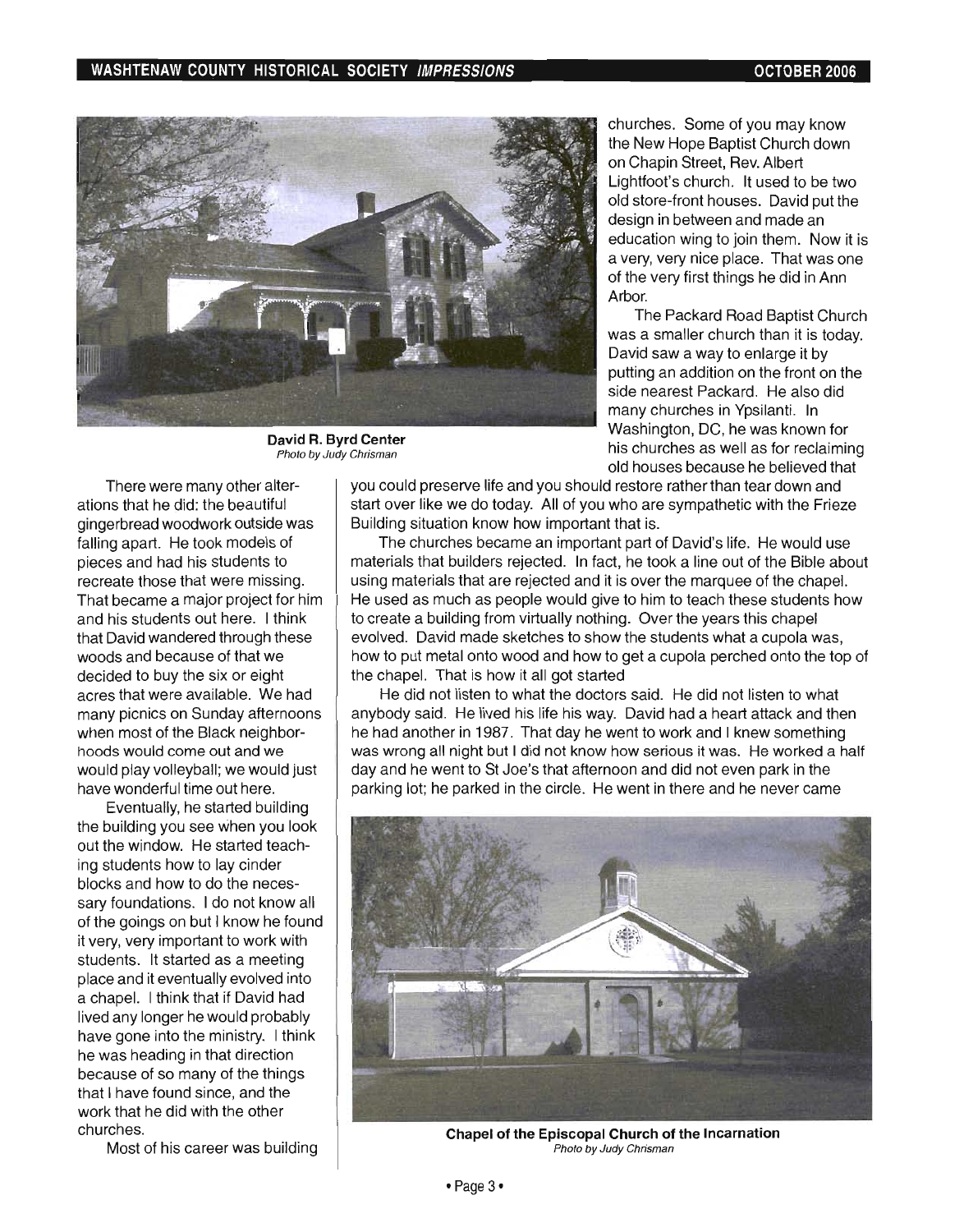out. My son, Kip Lightfoot, had to go get the car. Ten days later David expired. It was just impossible for them to correct all that had gone wrong over that period of time.

He left me with a handful of challenges. The chapel was pretty much completed but it had never been dedicated. That was the first thing I wanted to do. So we did that just before Christmas of 1987. The house: what to do with it? It was furnished with a lot of memorabilia that he had collected  $$ the beautiful old stove in the kitchen is one he brought back from an auction. He brought back many items: the dining room table and chairs were used as his conference table. He had his office upstairs. He had five or six lights and some drafting tables put out in that wing by the kitchen for his students.

The house was full of furniture. It was full of things that people could use. I finally donated the drafting tables to Pioneer High School for their industrial arts department and I had a yard sale for the rest. I did take a little desk home and a chair which are in my living room. He had a Queen Anne table which he used as his desk. It was beautiful mahogany and some say it was one of Frank Lloyd Wright's tables. It was in one of Frank Lloyd Wright's friend's home in Philadelphia. Because he did not trust it to be shipped, David took a flat bed truck there and five of my quilts to cover the table and brought it here. Now it is in my living room; that is one thing that I did preserve and I am awfully glad I did.

Another thing that was really important to David was Career Days at schools. He took various models to schools to show young people what it is like to be an architect. Students were able to visualize not only homes but also churches. When he died, some of his colleagues from the University gathered the models he had made, starting with the store-front churches and going right on through, put them into that case and delivered it out here.

He wanted people to be socially conscious about issues and so he talked about the restraining of Black America. If you look at that exhibit closely you will see the railroad track and in many communities, even today, you will see Black communities on one side and white communities on the other side. They were separated by the railroad track, especially in the South. So, he was very much a man of the time and he tried to tell people how unjust this society was and tried to make life better for everybody.

After renting this place out for six years I had no idea the condition it had gotten into. Renting is not the same as coming every day and checking it out. I did not know the roof was leaking until water began running down that wall. You will see some water marks on the wall. The ceiling was almost ready to fall down; it was so damaged by water. The bathroom fixtures are still in bad shape. We just covered them over with a table making a counter top. We did not think that too many people would be taking baths. So, why put in new fixtures.

I decided after all these things were going wrong that something should happen to make this place either livable or saleable. Everybody who made an offer to buy the property wanted to tear it down and put up another strip mall. I did not want another McDonald's here and I certainly could not let go of the chapel like that.

Therefore, I donated the chapel to the Episcopal Church of the Incarnation. I sold them the land it sits on with the proviso that they cannot tear the church down for at least fifty years. So that will be preserved and the rest of the story is that that church has grown by leaps and bounds. The congregation has more than doubled and they have a wonderful outreach ministry. They built an education wing on one side and eventually they are going to become a part of a planned unit development. I want you to Know that the Episcopal Church of the Incarnation is alive and well and has been preserved.

Then I thought what would we do with this house. An advisory commission has helped me make some decisions and I am so pleased to see some of the advisory committee members here today. We talked a lot. We did not know in which direction to go. We thought of many ideas from donating it to the community college, to turning it over to the African American Museum which we still hope to do in the future but they have to become solvent and capable and able financially to support such an event. The solution we came up with was to rent them office space up there and they have a room upstairs with a beautiful exhibit which I hope you will all take time to go look at because they are working long and hard.

Many groups have used this Center for a variety of activities. Some were school related. Last spring we had two graduation activities here. One group had tables brought in and put on the lawn along the road there which made it really nice. It was beautiful and looked like a carnival out there. One group had all the activities out there with the food inside. So, it is available. In fact last week a group from Eastern Michigan University had their social studies department retreat here. I think they liked to get away from the hustle and bustle of the big world and come out here to the peace and quiet.

Our next project is the Planned Unit Development. Hopefully, next year we will be able to put homes -14 homes on that land. We do not want cookie cutter homes. I want homes that people will appreciate and enjoy. The church will be part of it because the recreation center will be there and we will have a big play area. We are just waiting to receive the final approval of design and the layout and see whether we can get all of the work done that needs to be done to have a PUD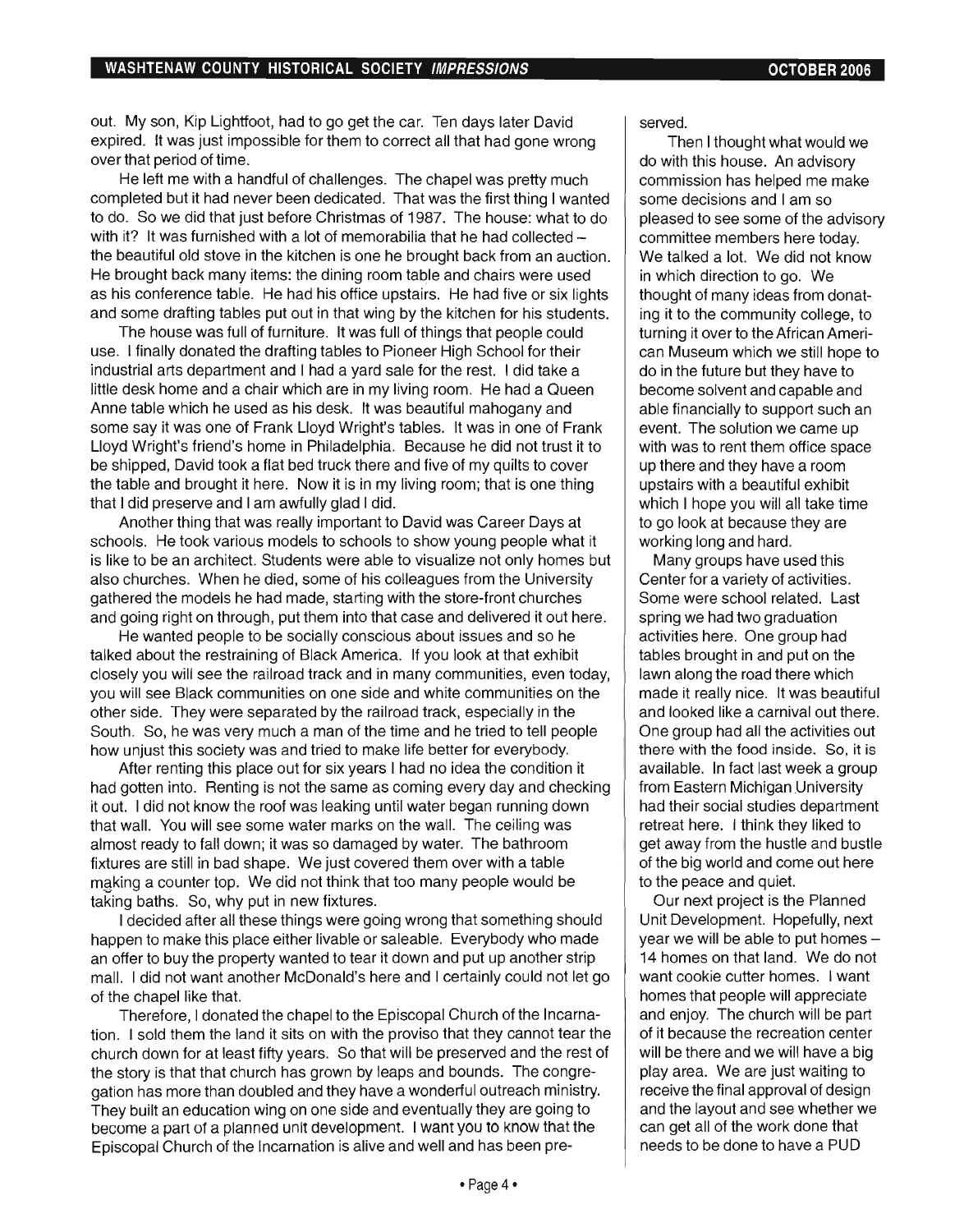created out here. It will consist of houses that people can afford.

I am working with the Homeplace Land Trust Company. They will own the land. I will donate the land to them. That means that people that work in the university or work in government or work at any of these agencies around here and make decent salaries will not have to go to some other community to find a home that is affordable. That is the big thing we are trying to create out here.

How did we go from this old run down house out in the woods to what we are in now? The first year after we got our 501 (c)(3) we raised enough money to do the projects we needed to do. The first was the roof. That was the most important thing - stop that water from coming in. The next year the major project was to do something with the outside. The exterior was falling apart. Wood was coming off and everything that could go wrong did. So, Joe O'Neal, another one of my advisory committee members, helped guide me through that project.

The next year, was the interior. We began to work on doing all the shoring up that was needed and we replaced the paper with heritage paper. The two men who worked here made sure the design was  $continuous - you$  will see no break in the design  $-$  it was a beautiful job. It looks like it was handpainted.

This room was a yellow something-or-other. The fixture in the ceiling was that beautiful blue light. I thought, what would be more beautiful than to put blue wallpaper with that light and it turned out to be very nice. We tried to keep as much of the old paper as possible so it would have some contact with the earlier days.

You will notice the paper in the dining room is the paper that was there when we moved here in 1975. I kept it purposely because the

ceiling is textured. I don't know if we do paper like that any more. I had not seen it before and it shows this is an old house. It is not really in bad condition. Just for now we have kept that paper.

There is one room upstairs that we have kept also the paper. The back bedroom was a three-quarters bedroom. It is a small one; it had to be a child's room and David had fixed it up like it should be. He wanted a % bed there but he could not find a three-quarters mattress and I suggested that he use a piece of foam rubber  $-$  No Way that was verboten. It had to be authentic. He had a mattress made.

We never lived here: David just worked here. There was an organ that sat over there, a little old pedal organ. There was a beautiful love seat that now is down at the Museum on Main Street; there are two chairs that are at Rev. Lightfoot's church. David wanted so much to keep that connection.



Aerial view of property



Tom Dodd and Letitia Byrd unveiling the Historic Landmark sign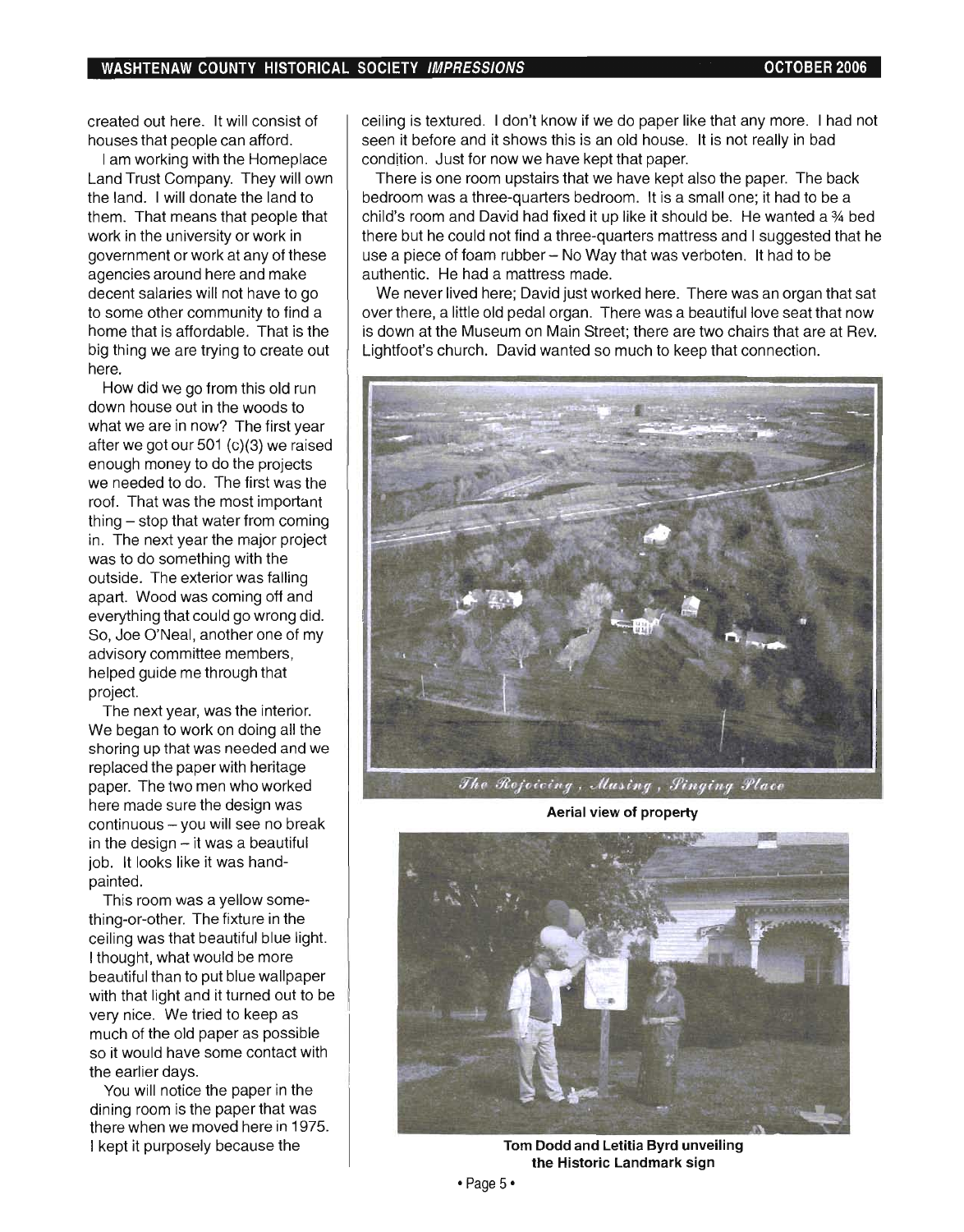In 1840, there is a dot in the plat book down in City Hall which indicates that there was a house here. So between 1830 and 1840 the original house was built. A student at Eastern Michigan University, Moira Boehm received her master's degree using her research on this house. We know through her research the lineage through 1975 when we bought this land from the estate of J. Raleigh Nelson - over my objections. But I finally came around. There is an aerial view that I want to call to your attention. It shows the house, the old barn that is still out there, the house next door that David Hoornstra lives in and the dirt lane. It also shows Briarwood under construction, and the chapel under construction so this picture had to be after 1973.

At 4 o'clock under the leadership of the historical committee chair, Tom Dodd, we will be dedicating an historic marker.



Text of landmark sign

# **Announcement of Events**

On Wednesday, October 25, 2006, Mary Lindquist will present "The History of Quilts and Their Care" at 7:30 pm at the Jarvis-Stone School in Salem. Attendees are encouraged to bring their own quilts to learn about them, to talk about their age and to learn about their preservation. For more information contact the Salem Area Historical Society at its website www.SAHShistory.org or call M. Van Fossen at 248-437-6651.

The Kempf House Museum's fall lecture series runs through Wednesday, November 15. A different topic is presented each Wednesday at 12 pm at 312 S. Division, Ann Arbor. For information on the topics call 734-994-4898.

## **Home Again**

In late August a gentlemen, H. D. Hieber, Jr., stopped by the museum with an item that he wanted to donate. It turned out that he had found the item, a zither, in our attic when he roomed at the house on Wall Street. He found the zither when he and another person went to the attic to investigate an odor.

A zither is a fretless stringed musical instrument used mainly for folk music. The term zither has been used to describe a large family of string instruments whose strings do not extend beyond the sounding box.



Zither found in attic of 1015 Wall Street Photo by Judy Chrisman

The group includes the hammered dulcimer, psaltery and Appalachian dulcimer. According to Wikipedia, the term zither may be derived from the Greek work 'kithara' which was an instrument from Classical times used in Ancient Greece and later throughout the Roman Empire and the Arab world. It is well known for its use in providing the soundtrack and opening scene for the film, The Third Man.

German zither researcher, Andreas Michel, lists three categories: a) one to two courses of melody strings from high to low; b) strings set in chords without melody strings; c) combination of a and b with single melody strings and several chords of strings.

Our zither is a combination type. It has a wooden sound box with an attachment. The attachment consists of a metal plate which has a musical staff with two courses of notes and metal keys that strike the corresponding strings. There are also four chords beyond the attachment allowing the melody to be played with limited accompaniment.

The Society thanks Mr. Hieber for bringing the zither back home.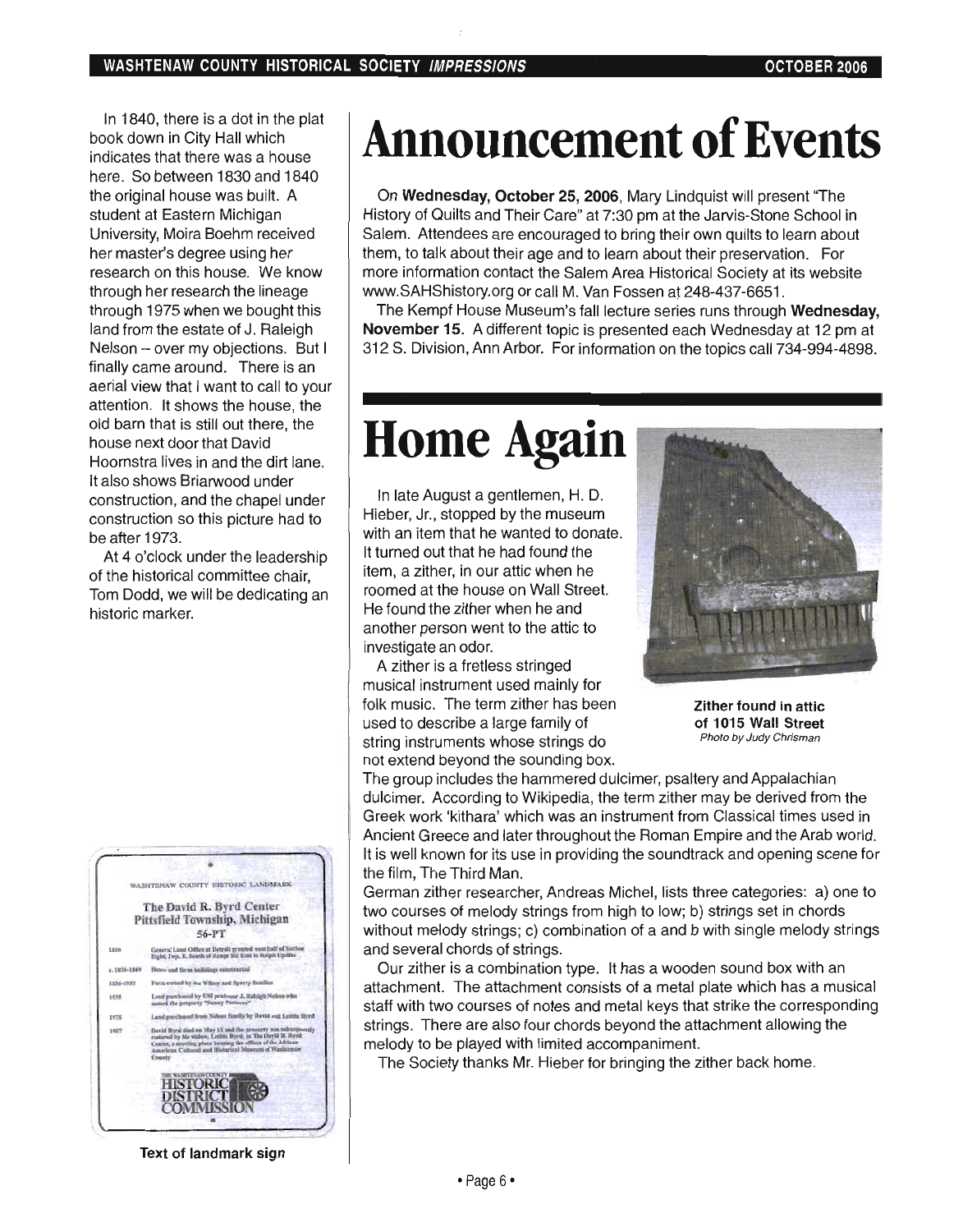#### CURRENT EXHIBIT • SEPTEMBER 27 - NOVEMBER 15, 2006

## **100 Years of Psychiatry at the University of Michigan**

The people who would have been treated by psychiatrists in 1906 were very ill, and their families were unable to care for them at home. If patients had not yet been judged to be insane, their family members sometimes wrote to psychiatrists, such as Dr. Albert Barrett at the University of Michigan, to ask for help.

Patients who were treated in the first half of the 20th century would probably have either been committed by a judge to a state hospital or temporarily admitted to the State Psychopathic Hospital (SPH) at the University of Michigan. Those patients at the SPH would have been evaluated and treated over weeks to months, and then either released or sent to a state hospital.



Psycopathic Ward, Frat, Lodge, Ann Arbor, Mich.

#### State Psychopathic Hospital, University of Michigan From the Bentley Historical Collection

#### Picture: Psychopathic Ward

The State Psychopathic Hospital was founded in 1906 by the state legislature as an evaluation and referral center for the state mental hospital system. The SPH had about 40 beds, and the average length of stay was about four months. The staff at the SPH also performed brain pathology services for the remaining mental hospitals in the state.

The original building was located at the intersection of Catherine and Clark Streets in Ann Arbor (not connected to the medical hospital).

The staff at the SPH was quite small, and consisted of a superintendent (Barrett, front right), an assistant physician (far Staff of State Psychopathic Hospital, ca. 1906<br>Staff of State Psychopathic Hospital, ca. 1906

left), several nurses, a pathologist, and an assistant for neurological cases.

The SPH was governed by a Board of Trustees, consisting of four representatives from the state asylums and four from the University of Michigan Board of Regents. Patients who were "afflicted with abnormal mental states but were not insane" could be treated, as well as voluntary patients and those who had already been judged insane by the probate court.

#### **Residents in Psychiatry**

Physicians who wanted training in psychiatry in the first half of the 20th century worked in an apprentice-type relationship with supervising physicians in hospitals. At the SPH, residents lived in the building and took care of all medical and psychiatric problems that arose with their patients. The expectation was that they devote all of their time to the institution.

In 1912, Frankwood Williams joined the department and told his chairman, Dr. Barrett, that he was planning to get married. Barrett



From the Bentley Historical Collection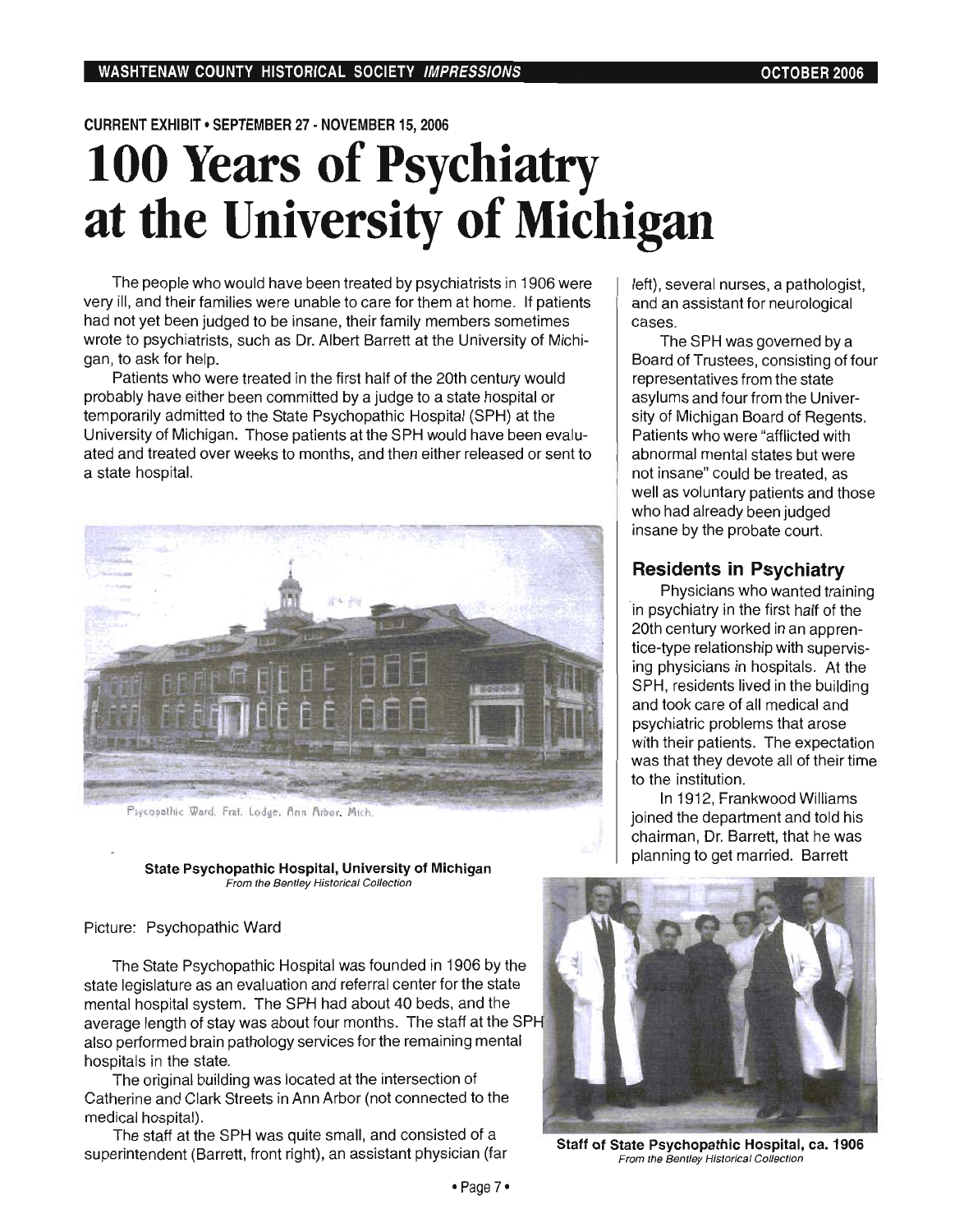wrote to him and explained that his upcoming marriage would cause great disruption in the running of the institution. Barrett told Williams that he was not allowed to have his wife live in Ann Arbor and would only be permitted to leave the institution to visit her once a month. She was allowed to visit at SPH one Sunday a month. Williams survived his residency. and went on to become the Medical Director for the National Association for Mental Hygiene.

The Pontiac State Hospital was founded in the middle of the 19th century and accepted patients

**BIRTHS** 92-100

**ALUMNI NEWS** 

-To Prof. and Mrs. J. F. A.<br>Indiana, a son, in Fobreary. Mrs.<br>is Marcia Jackman, '00.  $M$ adia  $rac{1}{2}$ 

Born-To Mr. and Mrs. Vistar D.<br>Creak, Madissa, on December 24, 1911,<br>a daughter. The Groaks reside at 351<br>Way Whoo Rt. and Mrs. Eckert M.<br>Barra—To Mr. and Mrs. Eckert M.<br>Thomas. Wash. a son. Crook, Madia Wash., a son

Born-To Mr. and Mrs. William Down-To Ste, and Mrs. Winters 1.<br>Crumpton, Chicago, a son, on Jenuary 14.<br>Dorn-To Mr. and Mrs. L. W. Parks,<br>Watertown, a son, Dana Lewis, on Fol-<br>pury 4. Mr. Parks is requiristedents of<br>the G. B. Lewis Co., manafhatester o

#### **ENGAGEMENTS** SMPR, '01-Навчит, '01.

Professor Charles Faster Smith, Madison, assessors the engagement of his

Спаплекии, 70-Rossas, 706. The engagement is announced of Agents Challener, Oshkosh, to Augustus J. Regeen. Mr. Rogers is running a fruit faces in Michigan. His percental home is to Milwaukee.

Hatouv- Fvers, 706.<br>Announcement is made of the engage-<br>ment of Pauline Haight. Austin, IR., and

#### Moseph Fitch, Oxhlosh,<br>with take place in May. VERTICE-WILLIAMS, 407.

Mr. and Mrs. John L. Verweire, Pt. Mr. and Mrs. John L. Verweire, Pr. 1987.<br>Wayne, Ind., azirounce the employment of their desighter, Emily, to Frankwood E. Williams, Indianary<br>Lie. The wedding is to take plane the Williams (profile at the color profiles) w

Витан-Миксин, 708. The engagement has been announced of Eleanor L. Butler, Shepardstown, W. Va., to Charles Mercein, Milwaukee.

Non-Создант, 99.

Mr. and Mrs. Walter C. Noe, Madison<br>nanounce the engagement of their daughter, Mary, to William Robert Corkes<br>also of Madison.

Funnous-Horn. too

The engagement of Margaret Free-born, daughter of Mrs. George Freeborn, Oshkosh, to Newton Hope, Poud du Lao, has been amounced.

Киског, 70-Волл. 79. Mrs. Richard Kennedy, Highland, acnounces the engagement of her daugh-<br>ter. Gertrude Claire, to Thompson Rose, Chiengo.

#### **MARRIAGES**

McCor. '99-Dras.

Ou January 26, at Rockford, Ill., Net-<br>tis Irene McCoy and Ralph Parker Dear,<br>Cauton, S. D., were united in nuaringe.<br>The groots is engaged in the abstract

#### **Engagement of Dr. Frankwood Williams to Emily Verweire**

from the neighboring regions. Pontiac State had close relationships with the University of Michigan and medical Students often acted as physicians at Pontiac State for extra money.\

Assistant physicians from Pontiac State (and other state facilities) obtained additional psychiatry training from staff at the SPH. The assistant physicians for the state hospitals would spend their month of vacation in Ann Arbor learning more psychiatry.

This exhibit was curated by Dr. Laura Hirshbein, a psychiatrist at the University of Michigan, in coordination with the Washtenaw County Historical Society's Museum on Main Street. She will present a talk on "The Changing Face of Mental Illness in Washtenaw County" on Sunday, October 22, 2006, at 2:00 PM. The Open House will be from  $12 - 4$  on that day.



**Pontiac State Hospital** From the Bentley Historical Collection

# **New Facilities**

Between the late 1930s and the late 1950s, a number of new facilities were constructed to house the ever-increasing scope of the University of Michigan Department of Psychiatry. In 1937, the Neuropsychiatric Institute was built to replace the crumbling State Psychopathic Hospital.

Neuropsychiatric Institute (1937-1987)



In 1948, a Veterans' Readjustment Center was built to treat service men returning from World War II who had on-going psychiatric needs.

In 1955, the Mental Health Research Institute was created to house a multidisciplinary approach to psychiatric problems from the molecular to the sociological level.

In 1956, a Children's Psychiatric Hospital was built that promised state-of-the-art psychiatric care and research for children.

## **In Memorium**

Thelma Kempfert Graves passed away September 18, 2006. Thelma grew up on Wall Street across the street from the home of the Marz family. She was a longtime member of the Washtenaw County Historical Society and was instrumental in having our building donated to our Society. Thelma was our treasurer for many years.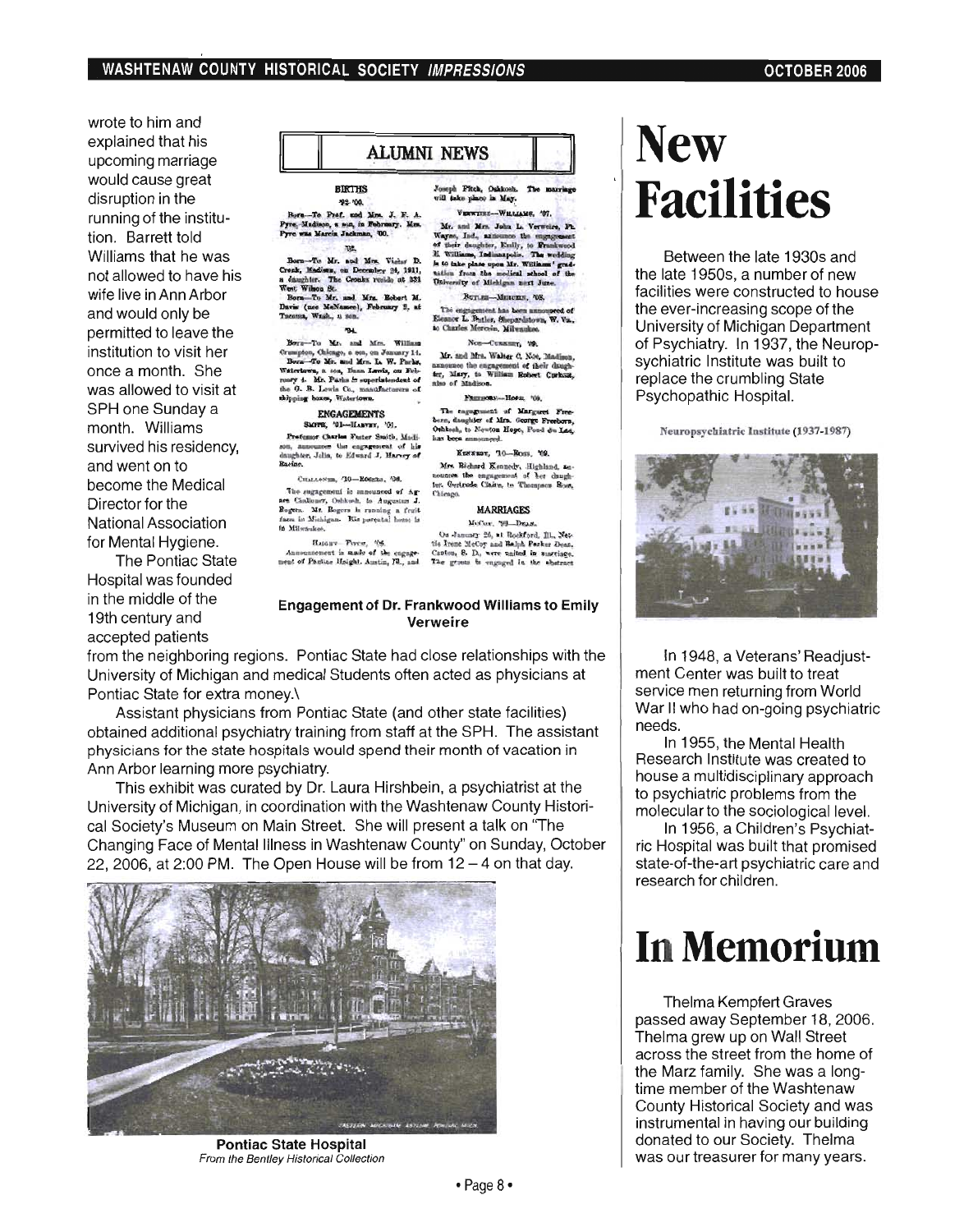# **DoYon Have** Time to Spare? **Some Talent to Share?**

The Washtenaw Historical Society, "Museum on Main Street" is looking for volunteers for the following tasks.

Docent Opportunities: Saturday or Sunday, Noon-4 PM. Greet visitors and assist in explanation of current exhibit. Commitment- as your schedule permits.

Office Help: Filing, letters and data entry. Good organization skills necessary.

Membership Trainee: Work with current membership chair to take over these tasks in near future. Requires good computer skills and on-site training. Commitment - off and on several hours at peak times.

Exhibition Research and Preparation Help with the research and development of an exhibition program fro the museum. Commitment - a few hours a month.

Outreach and Education Assistant: Assist with the growth and development of an educational outreach program for the Museum. Flexible commitment

General Maintenance: For minor repairs, painting. Especially needed: a person to check the thermostat, outside light timer and filters on a monthly basis. Commitment - a couple of hours a week or as needed.

Contact: Alice Cerniglia - Director Washtenaw County Historical Society Museum on Main Street Phone; 734-662-9092

# **Historical**  Gift Suggestions

The Washtenaw County Historical Society has a few. The throws are \$50 each and are available at the Museum on Main Street and from other historical society groups in Washtenaw County.

These throws are woven in North Carolina of 100% cotton and are 60 inches by 50 inches. There are 19 images of buildings of groups that are members of the Washtenaw County Consortium. Mailing by US Priority Mail is available for \$8.00 each. For additional information:

www.washtenawhistory.org and click on GiftShop or call 734/662-9092.



Our Museum Shop has many interesting items available for purchase:

Post cards Tiny hand-made bells Note cards Ornaments

A variety of books, some of which are:

ANN ARBOR IN THE 19<sup>TH</sup> CENTURY. by Grace Shackman A pictorial history of Ann Arbor. 128 pp. \$20

ANN ARBOR IN THE 20TH CENTURY. by Grace Shackman A pictorial history of Ann Arbor. 128 pp. \$20

ANN ARBOR OBSERVED. by Grace Shackman. Compilation of Observer articles. 271 pp. \$20

JEWISH ANN ARBOR. by Richard Adler & Ruth Adler. 128 pp. \$20 BIRDSEYE MAP OF ANN ARBOR, MI-1880. 24 by 30 in. Rolled & in tube. \$10

HISTORIC BUILDINGS: Ann Arbor, MI. by Marjorie Reade & Susan Wineberg. 232 pp. \$15

**LOST ANN ARBOR:** by Susan Wineberg. Buildings that have been demolished. 128 pp. \$20

**SALINE:** A Pictorial history. by Susan Kosky. 128 pp \$20

THE INDIANS OF WASHTENAW COUNTY, MI. 1927 by W. B. Hinsdale. 68 pp. \$7

YPSILANTI IN THE 20<sup>TH</sup> CENTURY. by James Thomas Mann. 128 pp. \$20

YPSILANTI, A HISTORY IN PICTURES. by James Thomas Mann. 128 pp. \$20

THE ANN ARBOR RAILROAD. by D.C. Jesse Burkhardt. 128 pp. \$20

ARGOMANIA - A LOOK AT ARGUS CAMERAS AND THE COMPANY THAT MADE THEM. by Henry J. Gambino. 222 pp. \$40 THE WINDOWS OF ST. ANDREWS. By H. M. Hildebrandt. 48 pp. \$25